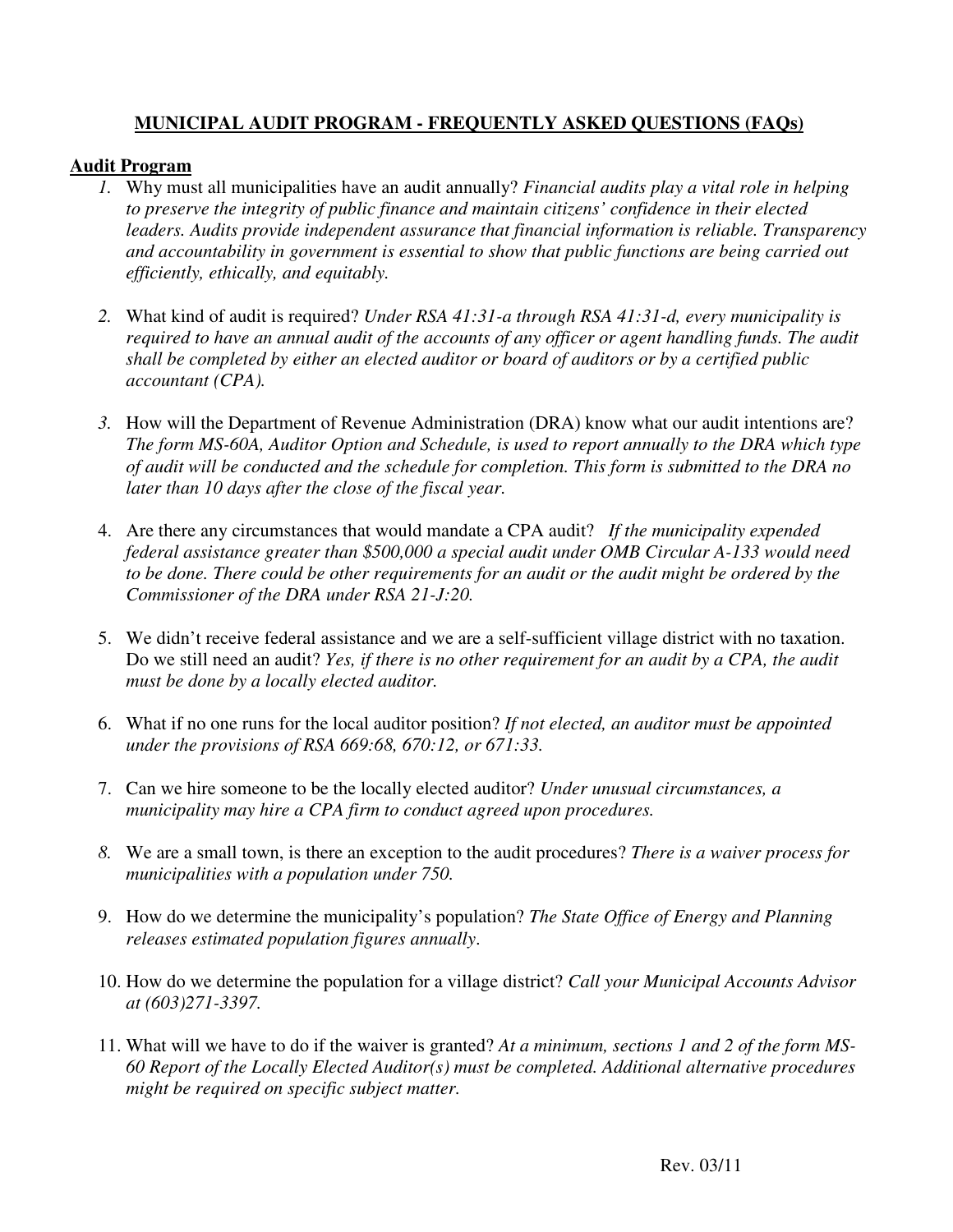- 12. How do we apply for the waiver? *Use form MS-60W Audit Waiver Request to apply for the waiver 45 days prior to the end of the fiscal year. The waiver request application must be submitted on an annual basis.*
- 13. Is it possible the waiver could be denied? *Yes, a waiver could be denied if the population criteria is not met or other reasons such as those listed in the audit rules REV1907.03 (see the state web site www.gencourt.state.nh.us/rules/state\_agencies/rev1900.html). In some cases, the waiver could be granted, but additional procedures might be required.*
- 14. We have a CPA firm do a financial statement compilation, do we still need an audit? *Yes, an audit is required. Though a compilation does provide a greater level of assurance for the financial report, a compilation is not an audit.*
- 15. We have a CPA firm do an audit of a different department each year. Do we still need an annual audit? *Yes, under RSA 41:31-a through RSA 41:31-d, every municipality is required to have an annual audit of the accounts of any officer or agent handling funds.*
- 16. When would a CPA audit likely be ordered by the Commissioner? *Whenever conditions appear to warrant such an audit. The Commissioner of the DRA has ordered audits in the past in response to taxpayer complaints or when a pattern of statutory noncompliance exists.*
- *17.* What if we don't have an annual audit? *The voters might question why no legally required audit*  was done. Not having an annual audit could be a situation that could potentially lead to an audit *ordered by the Commissioner of the DRA under RSA 21-J:20.*

## **The Audit Process**

- 1. Does a locally elected auditor need any particular training? *There are no prerequisites or training required to run for the office. The DRA can assist with any questions.*
- 2. What is the first thing a locally elected auditor should do? *After being sworn in, the auditor should review the form MS-60 Report of Locally Elected Auditor(s) and the instructions.*
- *3.* What is the form MS-60 like? *The form consists of six parts with two sections each. It is designed to review and test the general ledger and offices of the treasurer, tax collector, trustees of trust funds, town clerk, and library.*
- 4. Do we complete all six parts of the form MS-60? *Unless a waiver has been granted, the locally elected auditor of each municipality must complete both sections of all parts of the form for each applicable office.*
- 5. Where can an auditor find assistance or training? *Call your Municipal Accounts Advisor at the DRA at (603)271-3397 or go to the DRA web site at www.nh.gov/revenue for forms and information.*